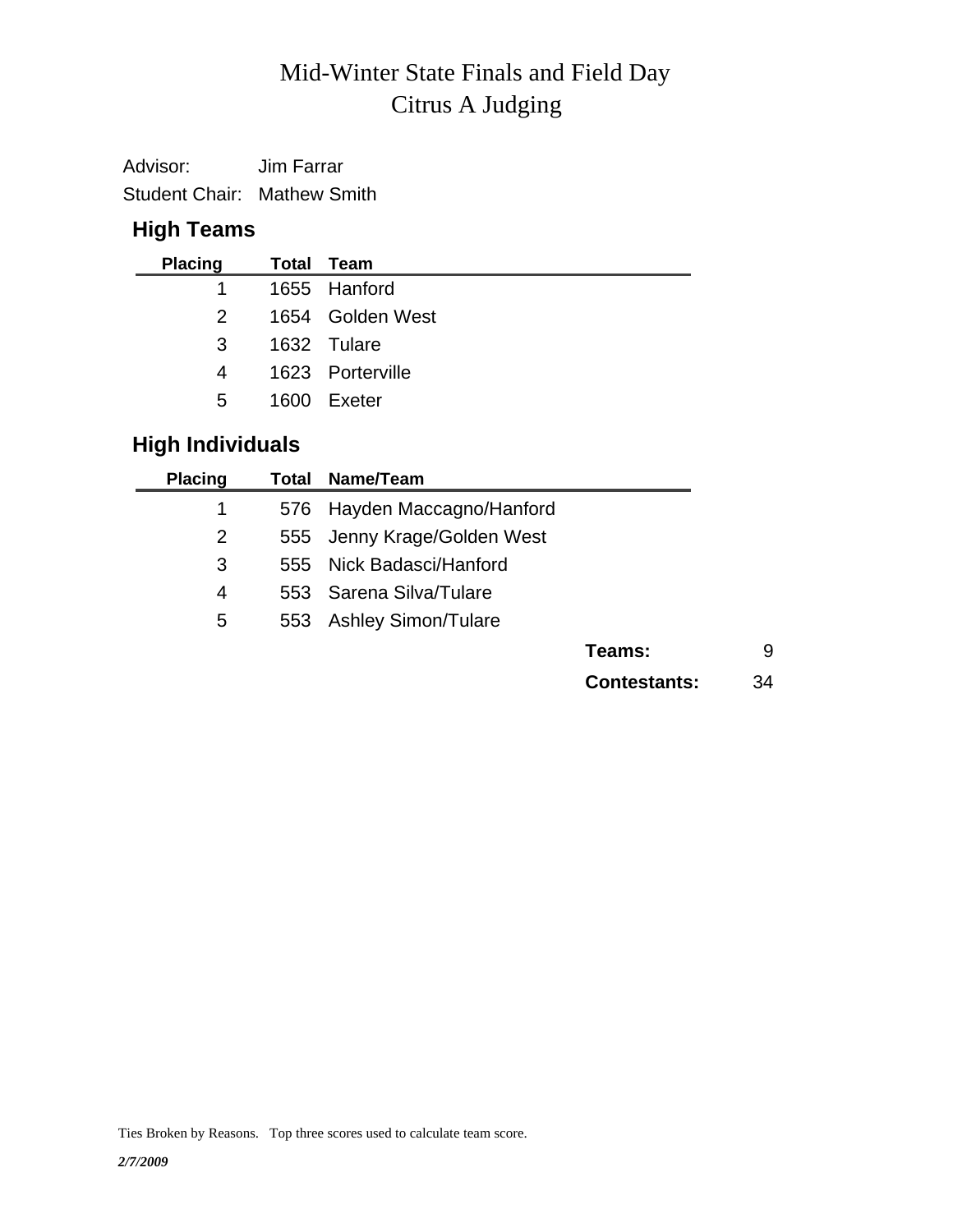## Mid-Winter State Finals and Field Day Citrus A Judging

| Advisor:          | Jim Farrar          |             |                         | Teams:       | 9                           |  |  |
|-------------------|---------------------|-------------|-------------------------|--------------|-----------------------------|--|--|
| Student Chair:    | <b>Mathew Smith</b> |             |                         | Contestants: |                             |  |  |
| <b>High Teams</b> |                     |             | <b>High Individuals</b> |              |                             |  |  |
| <b>Placing</b>    | Total               | Team        | <b>Placing</b>          | Total        | Name/Team                   |  |  |
| 1                 | 1655                | Hanford     | 1                       |              | 576 Hayden Maccagno/Hanford |  |  |
| $\overline{2}$    | 1654                | Golden West | $\overline{2}$          |              | 555 Jenny Krage/Golden West |  |  |
| 3                 | 1632                | Tulare      | 3                       |              | 555 Nick Badasci/Hanford    |  |  |
| 4                 | 1623                | Porterville | 4                       |              | 553 Sarena Silva/Tulare     |  |  |
| 5                 | 1600                | Exeter      | 5                       | 553          | <b>Ashley Simon/Tulare</b>  |  |  |
|                   |                     |             |                         |              |                             |  |  |

### **Sub Contest High Teams Sub Contest High Individuals**

| <b>Sub Contest Placing Team</b> |                |               | <b>Score</b> |              |   | <b>Sub Contest Placing Name/Team</b> | <b>Score</b> |
|---------------------------------|----------------|---------------|--------------|--------------|---|--------------------------------------|--------------|
| Oranges                         | 1              | Hanford       | 427          | Oranges      | 1 | Sarena Silva/Tulare                  | 149          |
|                                 | 2              | Tulare        | 426          |              | 2 | Hayden Maccagno/Hanford              | 145          |
|                                 | 3              | Porterville   | 418          |              | 3 | Albert Flores/Golden West            | 144          |
|                                 | 4              | Golden West   | 416          |              | 4 | Jared Hughes/Porterville             | 144          |
|                                 | 5              | Exeter        | 408          |              | 5 | Jerry Compton/Hanford                | 142          |
| Lemons                          | 1              | Golden West   | 425          | Lemons       | 1 | Hayden Maccagno/Hanford              | 147          |
|                                 | 2              | Hanford       | 424          |              | 2 | <b>Brittany Pinheiro/Tulare</b>      | 145          |
|                                 | 3              | Porterville   | 421          |              | 3 | Jenny Krage/Golden West              | 144          |
|                                 | 4              | Exeter        | 411          |              | 4 | <b>Ashley Simon/Tulare</b>           | 144          |
|                                 | 5              | Lemoore       | 405          |              | 5 | Jerry Compton/Hanford                | 142          |
| Grapefruit                      | 1              | Dinuba        | 284          | Grapefruit   | 1 | Nick Badasci/Hanford                 | 100          |
|                                 | 2              | Golden West   | 281          |              | 2 | Casey Erickson/Porterville           | 100          |
|                                 | 3              | Thomas Downey | 277          |              | 3 | Sara Herevia/Dinuba                  | 100          |
|                                 | 4              | Exeter        | 273          |              | 4 | <b>Brittany Pinheiro/Tulare</b>      | 97           |
|                                 | 5              | Lemoore       | 273          |              | 5 | Martin Medina/El Diamante            | 97           |
| Trees                           | 1              | Golden West   | 282          | <b>Trees</b> | 1 | Martin Medina/El Diamante            | 98           |
|                                 | 2              | Tulare        | 282          |              | 2 | Casey Erickson/Porterville           | 96           |
|                                 | 3              | El Diamante   | 282          |              | 3 | Sarena Silva/Tulare                  | 95           |
|                                 | 4              | Hanford       | 280          |              | 4 | Albert Flores/Golden West            | 95           |
|                                 | 5              | Porterville   | 278          |              | 5 | Nick Badasci/Hanford                 | 95           |
| ID                              | 1              | Tulare        | 260          | ID           | 1 | Hayden Maccagno/Hanford              | 95           |
|                                 | $\overline{2}$ | Hanford       | 255          |              | 2 | Angel Plascencia/Lemoore             | 95           |
|                                 | 3              | Golden West   | 250          |              | 3 | <b>Ulises Belmonte/Thomas Downey</b> | 95           |
|                                 | 4              | El Diamante   | 250          |              | 4 | Sarena Silva/Tulare                  | 90           |
|                                 | 5              | Lemoore       | 245          |              | 5 | Martin Medina/El Diamante            | 90           |

Ties Broken by Reasons. Top three scores used to calculate team score.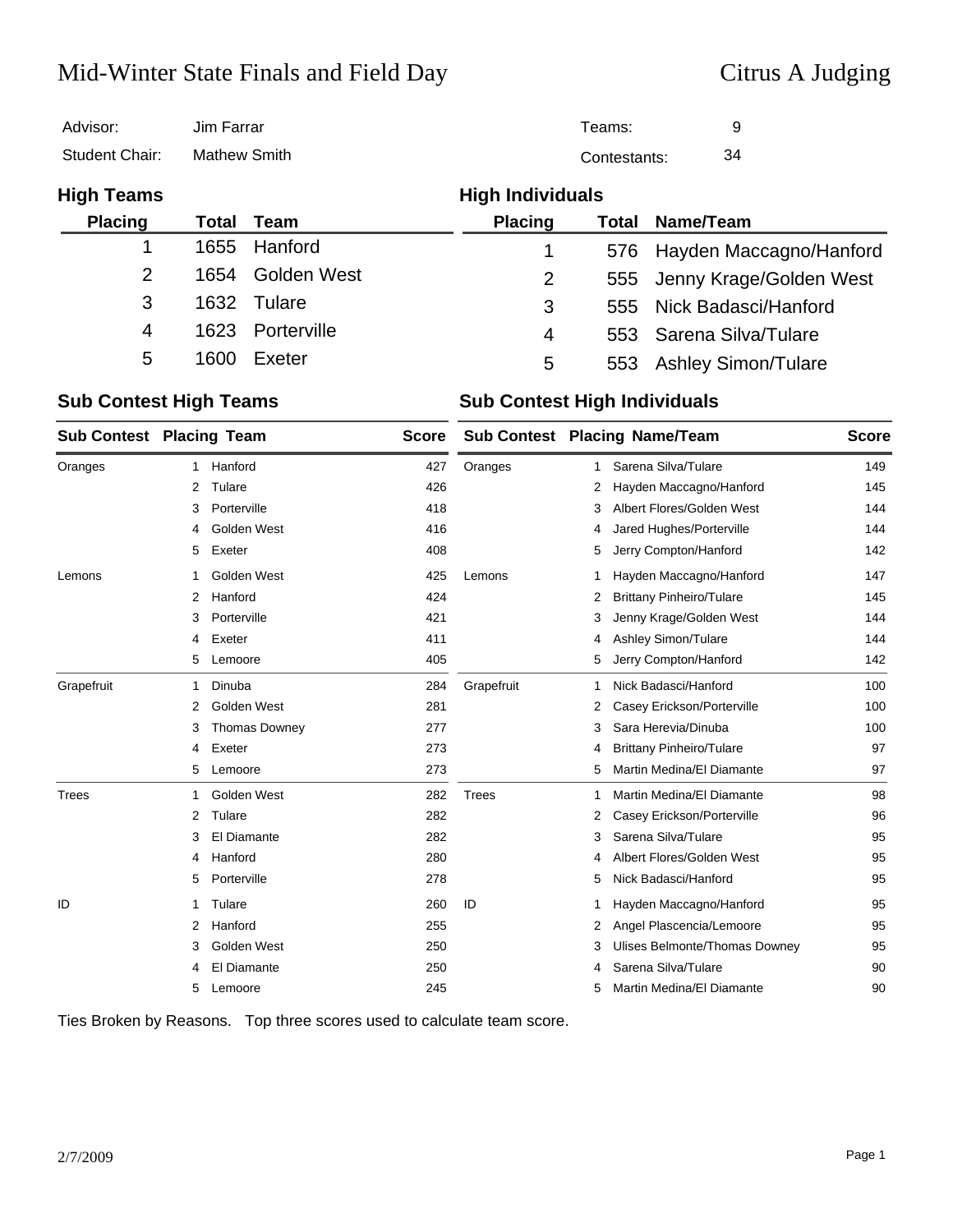## Mid-Winter State Finals and Field Day **Citrus A** Judging

### **Individual Results**

|                           |    | Reasons | Oranges I Oranges 1 Oranges II Lemon 1 |    | Reasons |    | Lemon 1 Lemons II Grapefruit Grapefruit | 11 | Tree | Tree<br>Reasons | ID | Tie | Total       | Place            |
|---------------------------|----|---------|----------------------------------------|----|---------|----|-----------------------------------------|----|------|-----------------|----|-----|-------------|------------------|
| <b>Dinuba</b>             |    |         |                                        |    |         |    |                                         |    |      |                 |    |     | 1546        | $\underline{8}$  |
| <b>Ashley Miller</b>      | 50 | 39      | 47                                     | 47 | 37      | 45 | 40                                      | 50 | 50   | 44              | 45 | 120 | 494 *       | 29               |
| Jorge Hernandez           | 50 | 38      | 47                                     | 50 | 40      | 50 | 50                                      | 44 | 48   | 42              | 80 | 120 | 539 *       | 13               |
| Monique Miller            | 43 | 36      | 47                                     | 47 | 41      | 37 | 42                                      | 47 | 46   | 41              | 65 | 118 | 492         | 31               |
| Sara Herevia              | 47 | 37      | 47                                     | 38 | 39      | 45 | 50                                      | 50 | 50   | 40              | 70 | 116 | 513 *       | 25               |
| <b>El Diamante</b>        |    |         |                                        |    |         |    |                                         |    |      |                 |    |     | <b>1589</b> | $\mathbf{Z}$     |
| <b>Bailey Vander Poel</b> | 48 | 40      | 47                                     | 47 | 37      | 45 | 40                                      | 41 | 50   | 42              | 80 | 119 | 517 *       | 23               |
| Martin Medina             | 50 | 44      | 47                                     | 32 | 39      | 50 | 50                                      | 47 | 50   | 48              | 90 | 131 | 547 *       | 10               |
| Ramon Machado             | 50 | 36      | 42                                     | 50 | 47      | 45 | 48                                      | 35 | 50   | 42              | 80 | 125 | 525 *       | 18               |
| <b>Exeter</b>             |    |         |                                        |    |         |    |                                         |    |      |                 |    |     | 1600        | $\overline{5}$   |
| James Hill                | 47 | 34      | 47                                     | 50 | 39      | 45 | 48                                      | 47 | 48   | 41              | 70 | 114 | 516 *       | 24               |
| Janelle Bettencourt       | 47 | 44      | 50                                     | 47 | 43      | 45 | 40                                      | 47 | 48   | 42              | 85 | 129 | 538 *       | 14               |
| Kayla Sandoval            | 48 | 41      | 50                                     | 50 | 42      | 50 | 50                                      | 41 | 48   | 41              | 85 | 124 | 546 *       | 11               |
| <b>Golden West</b>        |    |         |                                        |    |         |    |                                         |    |      |                 |    |     | 1654        | $\overline{2}$   |
| <b>Albert Flores</b>      | 50 | 44      | 50                                     | 50 | 48      | 42 | 50                                      | 41 | 50   | 45              | 80 | 137 | 550 *       | $\,8\,$          |
| Jennifer Brumley          | 47 | 40      | 50                                     | 50 | 43      | 45 | 38                                      | 41 | 43   | 38              | 75 | 121 | 510         | 26               |
| Jenny Krage               | 47 | 43      | 47                                     | 50 | 49      | 45 | 48                                      | 47 | 48   | 46              | 85 | 138 | 555 *       | $\overline{2}$   |
| Zach Borges               | 45 | 40      | 50                                     | 50 | 46      | 45 | 48                                      | 47 | 48   | 45              | 85 | 131 | 549 *       | $\boldsymbol{9}$ |
| Hanford                   |    |         |                                        |    |         |    |                                         |    |      |                 |    |     | 1655        | $\overline{1}$   |
| Hayden Maccagno           | 50 | 45      | 50                                     | 50 | 47      | 50 | 46                                      | 50 | 48   | 45              | 95 | 137 | 576 *       | $\mathbf{1}$     |
| Jerry Compton             | 48 | 44      | 50                                     | 50 | 42      | 50 | 50                                      | 23 | 48   | 44              | 75 | 130 | 524 *       | 20               |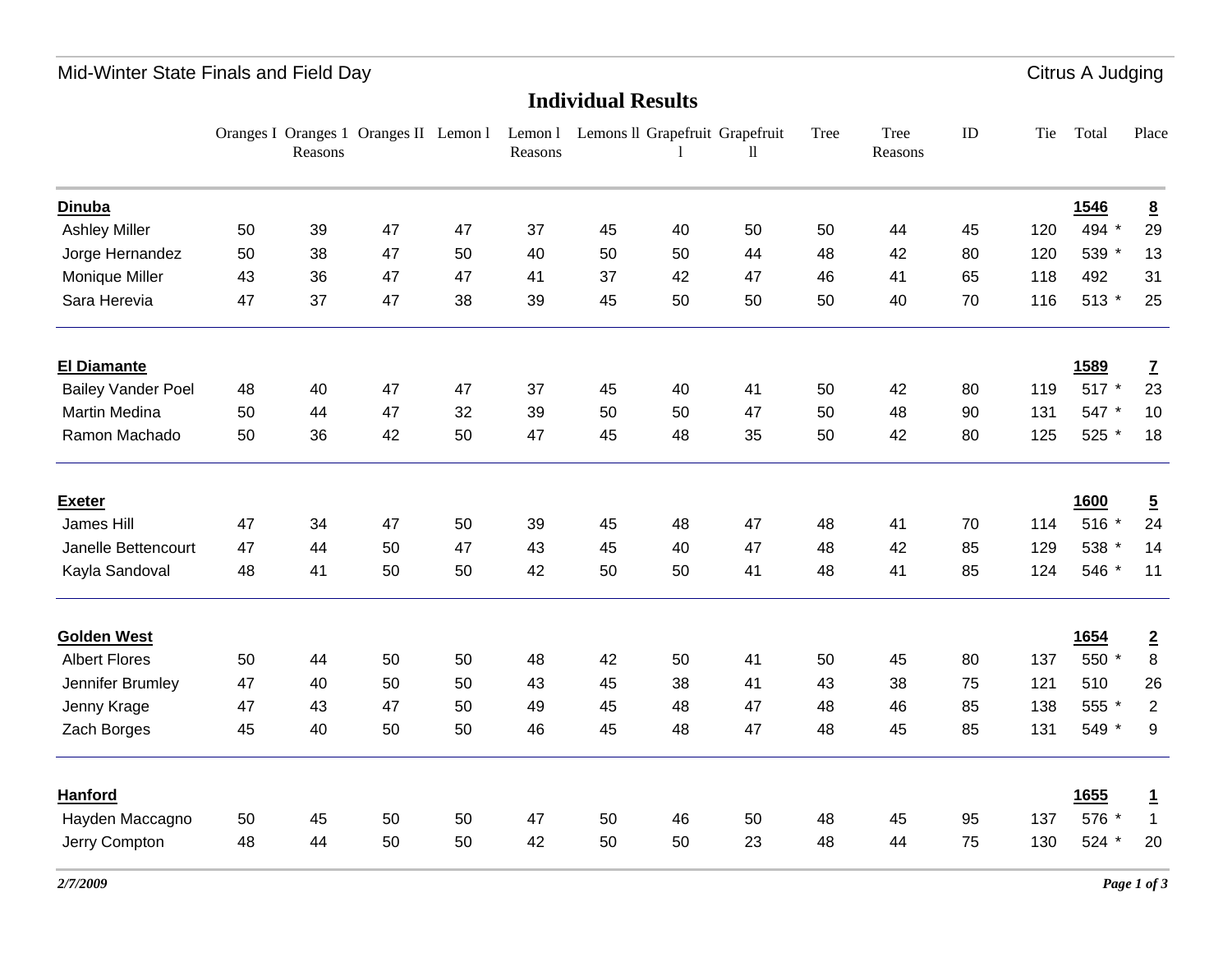## Mid-Winter State Finals and Field Day **Citrus A** Judging

|                           |    | Reasons | Oranges I Oranges 1 Oranges II Lemon 1 |    | Lemon 1<br>Reasons |    |    | Lemons II Grapefruit Grapefruit<br>$\mathbf l$ | Tree | Tree<br>Reasons | ID | Tie | Total       | Place                |
|---------------------------|----|---------|----------------------------------------|----|--------------------|----|----|------------------------------------------------|------|-----------------|----|-----|-------------|----------------------|
| Nick Badasci              | 48 | 44      | 48                                     | 47 | 41                 | 47 | 50 | 50                                             | 48   | 47              | 85 | 132 | 555 *       | 3                    |
| <b>Tyler Bech</b>         | 48 | 40      | 50                                     | 32 | 38                 | 23 | 22 | 26                                             | 48   | 40              | 75 | 118 | 442         | 34                   |
| Lemoore                   |    |         |                                        |    |                    |    |    |                                                |      |                 |    |     | 1593        | $\underline{6}$      |
| Angel Plascencia          | 50 | 40      | 44                                     | 47 | 40                 | 50 | 38 | 41                                             | 48   | 40              | 95 | 120 | 533 *       | 16                   |
| <b>Brittnay Demasters</b> | 50 | 39      | 42                                     | 47 | 40                 | 45 | 46 | 47                                             | 50   | 42              | 60 | 121 | 508         | 28                   |
| Karlie Jordan             | 50 | 40      | 47                                     | 42 | 36                 | 50 | 50 | 47                                             | 48   | 38              | 70 | 114 | 518 *       | 21                   |
| Victor Bravo              | 50 | 37      | 50                                     | 47 | 43                 | 50 | 50 | 47                                             | 45   | 43              | 80 | 123 | 542 *       | 12                   |
| <b>Porterville</b>        |    |         |                                        |    |                    |    |    |                                                |      |                 |    |     | 1623        | $\overline{4}$       |
| Ashton Flynn              | 50 | 39      | 40                                     | 43 | 38                 | 45 | 50 | 41                                             | 43   | 40              | 80 | 117 | 509         | 27                   |
| Casey Erickson            | 48 | 37      | 47                                     | 47 | 43                 | 50 | 50 | 50                                             | 50   | 46              | 85 | 126 | 553 *       | $\overline{7}$       |
| Jared Hughes              | 50 | 47      | 47                                     | 50 | 41                 | 50 | 40 | 47                                             | 50   | 41              | 90 | 129 | 553 *       | 6                    |
| Nicole Ervin              | 50 | 45      | 47                                     | 50 | 40                 | 50 | 50 | 29                                             | 48   | 43              | 65 | 128 | 517 *       | 22                   |
| <b>Thomas Downey</b>      |    |         |                                        |    |                    |    |    |                                                |      |                 |    |     | <b>1515</b> | 9                    |
| Ashley Young              | 47 | 33      | 35                                     | 40 | 35                 | 42 | 46 | 38                                             | 48   | 41              | 65 | 109 | 470         | 33                   |
| Jose Jauregui             | 50 | 31      | 50                                     | 47 | 34                 | 45 | 46 | 47                                             | 32   | 30              | 75 | 95  | 487 *       | 32                   |
| Nelson Valle              | 50 | 34      | 50                                     | 47 | 37                 | 45 | 46 | 47                                             | 42   | 30              | 65 | 101 | 493 *       | 30                   |
| <b>Ulises Belmonte</b>    | 50 | 35      | 47                                     | 50 | 35                 | 50 | 50 | 41                                             | 43   | 39              | 95 | 109 | 535 *       | 15                   |
| <b>Tulare</b>             |    |         |                                        |    |                    |    |    |                                                |      |                 |    |     | 1632        |                      |
| Alexa Roche               | 48 | 39      | 50                                     | 42 | 36                 | 33 | 48 | 47                                             | 48   | 45              | 90 | 120 | 526 *       | $\overline{3}$<br>17 |
| Ashley Simon              | 50 | 43      | 47                                     | 50 | 44                 | 50 | 48 | 47                                             | 48   | 46              | 80 | 133 | 553 *       | 5                    |
| <b>Brittany Pinheiro</b>  | 50 | 42      | 47                                     | 50 | 45                 | 50 | 50 | 47                                             | 48   | 45              | 50 | 132 | 524         | 19                   |
|                           |    |         |                                        |    |                    |    |    |                                                |      |                 |    |     |             |                      |

**Individual Results**